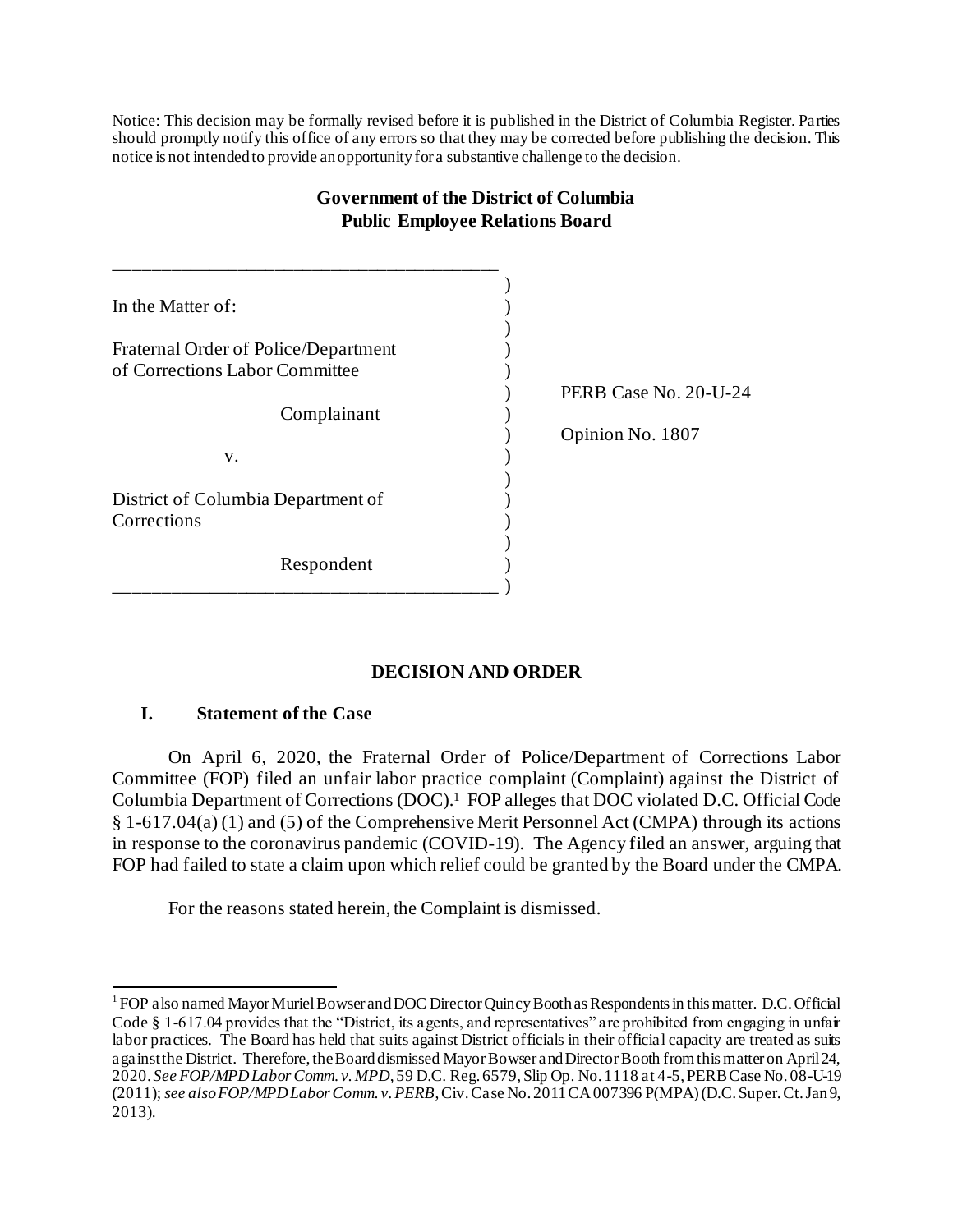#### **II. Background**

On April 6, 2020, FOP filed its Complaint. On April 14, 2020, FOP filed a motion for preliminary relief. On April 24, 2020, in Opinion No. 1744, <sup>2</sup> the Board granted, in part, FOP's motion for preliminary relief and orderedDOC to bargain health and safety issues as well as impact and effects. In granting relief, the Board found that DOC had a duty to bargain health and safety issues and impact and effects, once the time for immediate decision-making had subsided.<sup>3</sup> On May 8, 2020, DOC filed a motion for reconsideration of the Board's decision granting preliminary relief to FOP.<sup>4</sup> On June 17, 2020, the Board issued Opinion No. 1748,<sup>5</sup> denying DOC's motion for reconsideration. 6

The matter was sent to a hearing examiner for fact-finding. On May 10 and June 21, 2021, a hearing was held. Prior to the issuance of the Hearing Examiner's report and recommendation, the D.C. Superior Court decided a similar case, *OLRCB v. PERB*.<sup>7</sup> In its decision, the court determined that the COVID-19 Emergency Act "gives management the sole right to take any necessary personnel action in emergency situations," "notwithstanding" any contradictory provision of the CMPA.<sup>8</sup>

On October 25, 2021, the Hearing Examiner issued his Report and Recommendation (Report). The Hearing Examiner recommended that the Board dismiss the Complaint as a result of the Superior Court's broad interpretation of the COVID-19 Response Emergency Amendment Act of 2020 (COVID-19 Emergency Act).<sup>9</sup> Based on the Superior Court's broad reading of the COVID-19 Emergency Act, the Hearing Examiner concluded that DOC was permitted to take the personnel actions it deemed necessary during the current COVID-19 emergency, notwithstanding any contradictory provision of the CMPA.<sup>10</sup> The Hearing Examiner found that DOC was not required to bargain over its policies regarding health and safety during the COVID-19 emergency or the impact and effects of the pandemic-related transition to a 12-hour shift. <sup>11</sup> Accordingly, the Hearing Examiner recommended that the Board dismiss the Complaint and the Motion for Preliminary Relief.<sup>12</sup>

<sup>2</sup> *FOP/DOC Labor Comm. v. DOC*, 67 D.C. Reg. 8532, Slip Op. No, 1744, PERB Case No. 20-U-24 (2020).

<sup>3</sup> Slip Op. No. 1744 at 8-9.

<sup>4</sup> Amended Complaint at 19.

<sup>5</sup> *FOP/DOC Labor Comm. v. DOC*, 67 D.C. Reg. 8542, Slip Op. No, 1748, PERB Case No. 20-U-24 (2020).

<sup>6</sup> FOP amended its Complaint, incorporating into the Complaint its argument that DOC continued to commit unfair labor practices arising from DOC's failure to bargain in contravention of Opinion No. 1744.

<sup>7</sup> Case No. 2020 CA 003086 P(MPA) (D.C. Super. Ct. September 29, 2021).

<sup>&</sup>lt;sup>8</sup> *OLRCB v. PERB*, Case No. 2020 CA 003086 P(MPA) at 8 (D.C. Super. Ct. September 29, 2021) (internal quotations omitted).

<sup>&</sup>lt;sup>9</sup> Report at 4-6 (citing COVID-19 RESPONSE EMERGENCY AMENDMENT ACT OF 2020, 2020 District of Columbia Laws Act 23-247).

<sup>10</sup> *See* Report at 4-6.

<sup>11</sup> *See* Report at 6.

 $12$  Report at 6.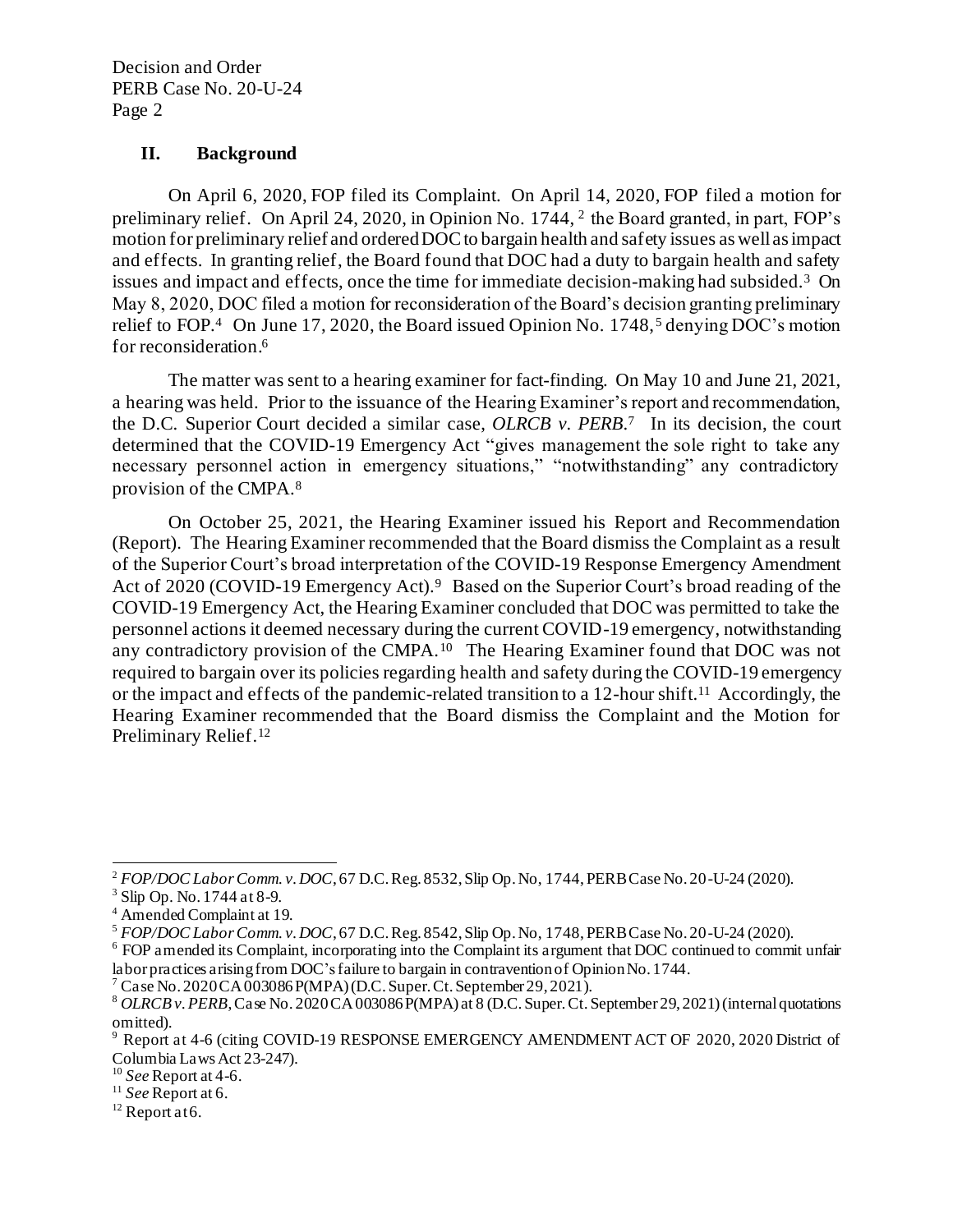Decision and Order PERB Case No. 20-U-24 Page 3

#### **III. Discussion**

In its Complaint, FOP claims DOC violated the CMPA by refusing to bargain health and safety issues arising from alleged unsafe and hazardous workplace conditions;<sup>13</sup> eliminating official time for FOP representatives to engage in Union activities;<sup>14</sup> and unilaterally changing the terms of employment to a 12-hour shift for employees. 15 Additionally, FOP alleges that "DOC committed an unfair labor practice (ULP) by intentionally depriving the Union of Personal Protective Equipment (PPE) for use against COVID-19." 16

Relying on the Superior Court's interpretation of the COVID-19 Emergency Act in conjunction with D.C. Official Code § 1-617.08(a)(6), the Hearing Examiner concluded that DOC did not have a duty to bargain even impact and effects of personnel actions DOC deemed necessary during the COVID-19 emergency.<sup>17</sup> In its Exceptions, FOP argued that the Board should reject the Hearing Examiner's recommendations, because the language of the COVID-19 Emergency Act is permissive, rather than mandatory.<sup>18</sup> Thus, FOP asserted that the COVID-19 Emergency Act did not override PERB's authority to decide whether DOC had a duty under the CMPA to conduct impact and effects bargaining.<sup>19</sup>

The Board finds FOP's argument unpersuasive, as it is inconsistent with the Superior Court's decision. In *OLRCB v. PERB*, the court took a broad view of management's rights and found that management's actions were not subject to bargaining, even over impact and effects. 20 Reading the court's decision, the Board concludes that the court made the assumption, without going into a detailed explanation, that the COVID-19 Emergency Act broadly includes any actions that may be necessary. The court reasoned that the COVID-19 Emergency Act did not need to enumerate the specific actions management can take in an emergency because, under D.C. Official Code  $\S 1-617.08(a)(6)$ , management already has "flexible, expansive, open-ended authority to take 'whatever actions may be necessary' to address" the COVID-19 emergency.<sup>21</sup> In addressing the "[n]otwithstanding any provision of [the CMPA]" clause of the COVID-19 Emergency Act, the court relied on the Court of Appeals "well-established principle that the use of such a notwithstanding clause clearly signals the drafter's intention that the provisions of the notwithstanding section override conflicting provisions of any other section."<sup>22</sup> Therefore, pursuant to the court's decision, the Board finds that the COVID-19 Emergency Act merely restates management's pre-existing authority under D.C. Official Code § 1-617.08(a)(6) and applies that authority to the specific COVID-19 emergency.

 $13$  Complaint at 2.

 $14$  Complaint at 2-3.

 $15$  Complaint at 3-4.

 $16$  Complaint at 4. As noted earlier, the Complaint also incorporates the amendments FOP later filed.

 $17$  Report at 6.

<sup>&</sup>lt;sup>18</sup> Exceptions at 2.

<sup>&</sup>lt;sup>19</sup> Exceptions at 2.

<sup>&</sup>lt;sup>20</sup> *OLRCB v. PERB*, Case No. 2020 CA 003086 P(MPA) at 7-8 (D.C. Super. Ct. September 29, 2021).

<sup>21</sup> *OLRCB v. PERB*, at 6-7.

<sup>22</sup> *Id*. at 5 (quoting*Burton v. Office of Employee Appeals*, 30 A.3d 789, 796 (D.C. 2011)(internal quotations omitted).